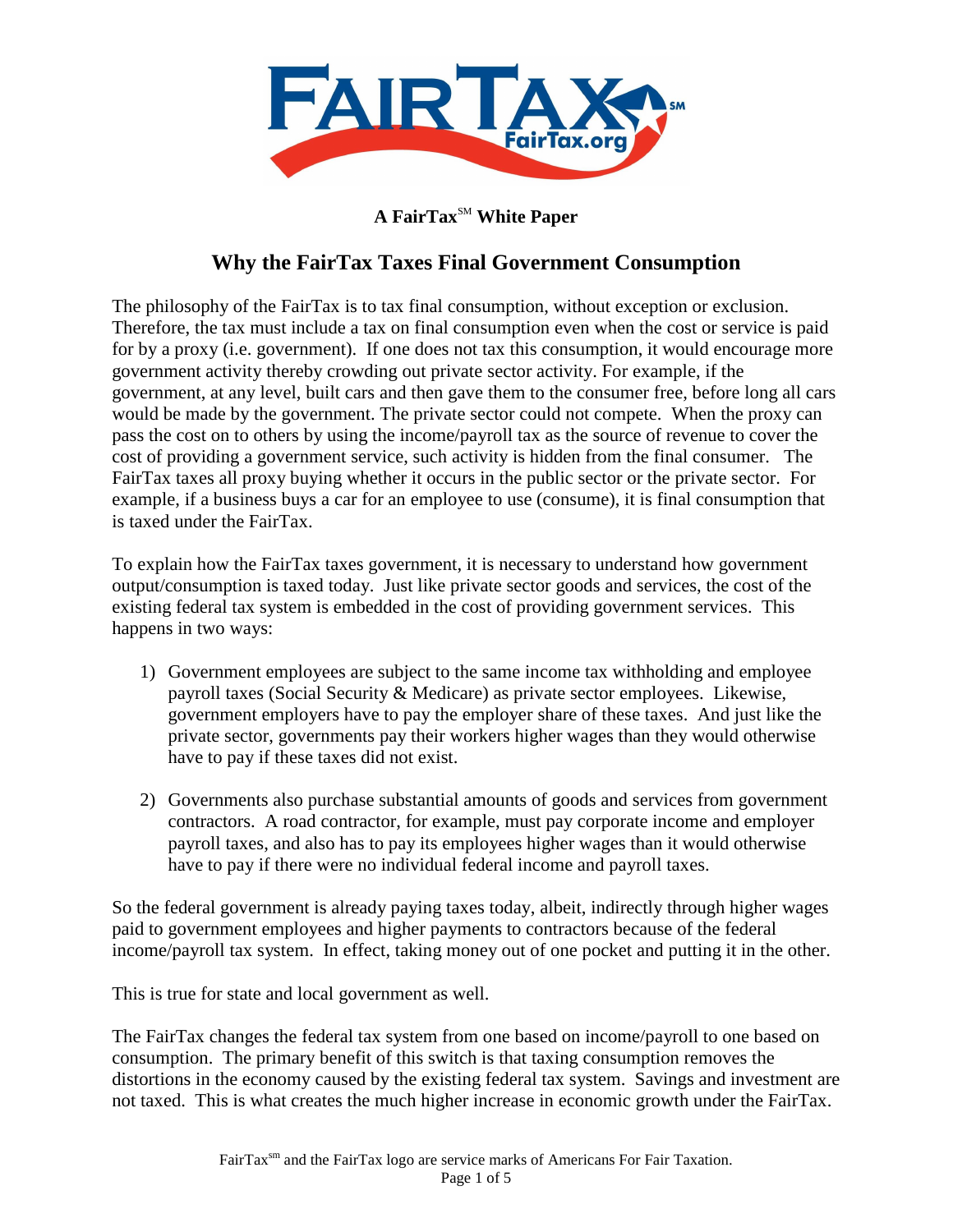

Thus, it is important to make sure that the relative tax burden on the government sector of the economy and the private sector remain approximately the same. Therefore, the FairTax does not exempt government output or government consumption from taxation. Doing so would create a strong incentive to consume through the medium of government rather than the private sector.

Let's look at a real world example: the provision of employment agency services, i.e. services to help an individual get a job or to help an employer find a person to fill a position.

**Under the current system**. Take a private sector employment agency, "Jobs Are Us". Today, the private employment agency pays it workers wages and then withholds income taxes and payroll taxes and sends them to the federal government. Therefore, these taxes are currently built into its costs of doing business. The same holds true for the government employment agency, "State Job Center". It pays it workers wages and then withholds income taxes and payroll taxes and sends them to the federal government. Therefore, these taxes are also currently built into the government employment agency's cost of doing business. Thus "Jobs Are Us" and "State Job Services Center" are on a level playing field, each having the income tax and payroll tax system built into their costs.

**Under the FairTax**. "Jobs Are Us" sells services to its customers and charges the FairTax on each sale. Each month it adds up the gross payments it receives for its services (including the FairTax), and remits 23% of this amount as national sales taxes to the tax collection authority. This is the FairTax burden on consumption through the private sector.

What about the "State Job Services Center?" This government agency provides services to its "customers" for free. It does not charge its customers a fee for the job counseling services it provides. Therefore there is no "retail sale" to impose the FairTax on. [The government could figure out what it costs to provide one hour of job counseling, and require the person to pay it and charge the FairTax on that amount. However, for many reasons, only one of which would be the lack of cost accounting procedures necessary to correctly price the service, government does not do this.] So at this point, there is no FairTax burden on the services provided by "State Job Services Center". This gives "State Job Services Center" a cost advantage over "Jobs Are Us". This is the case for any government service that does not directly charge the customer for its services.

Thus, to level the playing field, the FairTax must continue to tax government as the current system does. Since there is no market price on the provision of services by the "State Job Services Center" government employment agency, how do we figure out what the FairTax should be?

The FairTax determines the taxable value of governmental consumption to be equal to the sum of:

- (1) the dollar value of the labor used to provide the government service, and
- (2) the cost of what the government purchases in order to provide the service.

Therefore, to tax (1), The FairTax Act of 2011 (HR25) requires each governmental unit to pay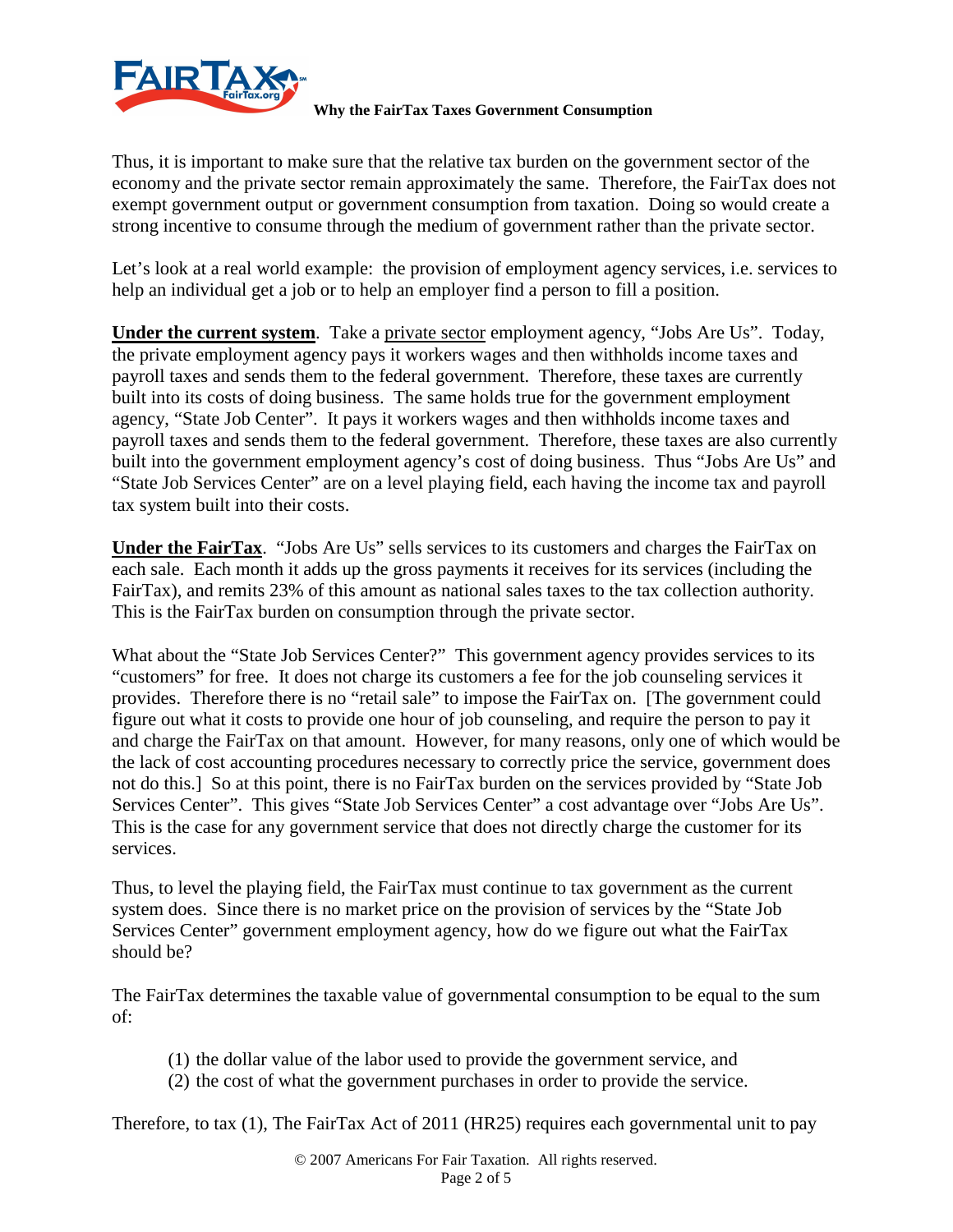

the FairTax on the total compensation paid to all its employees. To tax (2), HR25 imposes the FairTax on government purchases of all goods and services from businesses.

Under the FairTax, each month the State Job Services Center adds up the total wages it pays to its employees and multiplies that total by 23% to compute the tax amount to send to the federal government. The State Jobs Center also pays the FairTax when it purchases goods and services from private sector vendors who collect the tax and then remit it to the federal government. This method essentially equalizes the tax burden of the private sector employment agency and the government employment agency. This is the method used to tax government consumption for governmental entities that do not charge consumers for their services.

**Government enterprises** that operate as quasi-businesses and charge consumers for their services are treated the same as the private sector. Examples are the US Post Office and Amtrak. Both of these charge fees for their services (e.g., express mail and train tickets). These governmental entities add the FairTax to the price they charge their customers for their services and remit the FairTax that they collect on a monthly basis just like the private sector. Because they charge sales tax on what they sell, government enterprises will not have to pay the FairTax on the wages paid to their employees; and, like private sector businesses, they do not have to pay the FairTax on what they purchase.

The FairTax expressly states that no State government functions that do not constitute the final consumption of taxable goods and services shall be taxed. For example, any State pass-through funds to local governments are not considered final consumption and not taxable.

### **Language from HR25 making government consumption taxable**

The definitions of **taxable employer** and **taxable service (appearing below)** operate together to require that wages paid by a government agency (as a taxable employer) are taxable and the tax must be remitted by the government agency to the state sales tax authority. The section on the imposition of the tax says that the tax shall be remitted by government employers. [Sections from HR25 that apply are present on the following.]

Compensation paid to employees who are employed by a government enterprise (an entity that charges for its services), and government educational institutions directly providing education and training are not taxable.

The above definitions of "taxable employer" and "taxable service" have the effect of taxing government consumption. Since governments generally provide services free to the public, the value of the consumption is the value of the services used to provide services to the public, i.e. the services of labor or wages paid.

**Taxable employer** – Generally, the term taxable employer includes (1) any household employing domestic services (nannies, housekeepers, gardeners, etc.), and (2) any government. Excluded from the definition of taxable employers are: (1) any employer engaged in a trade or business, (2) an employer that is a not-for-profit organization, or (3) a government enterprise (a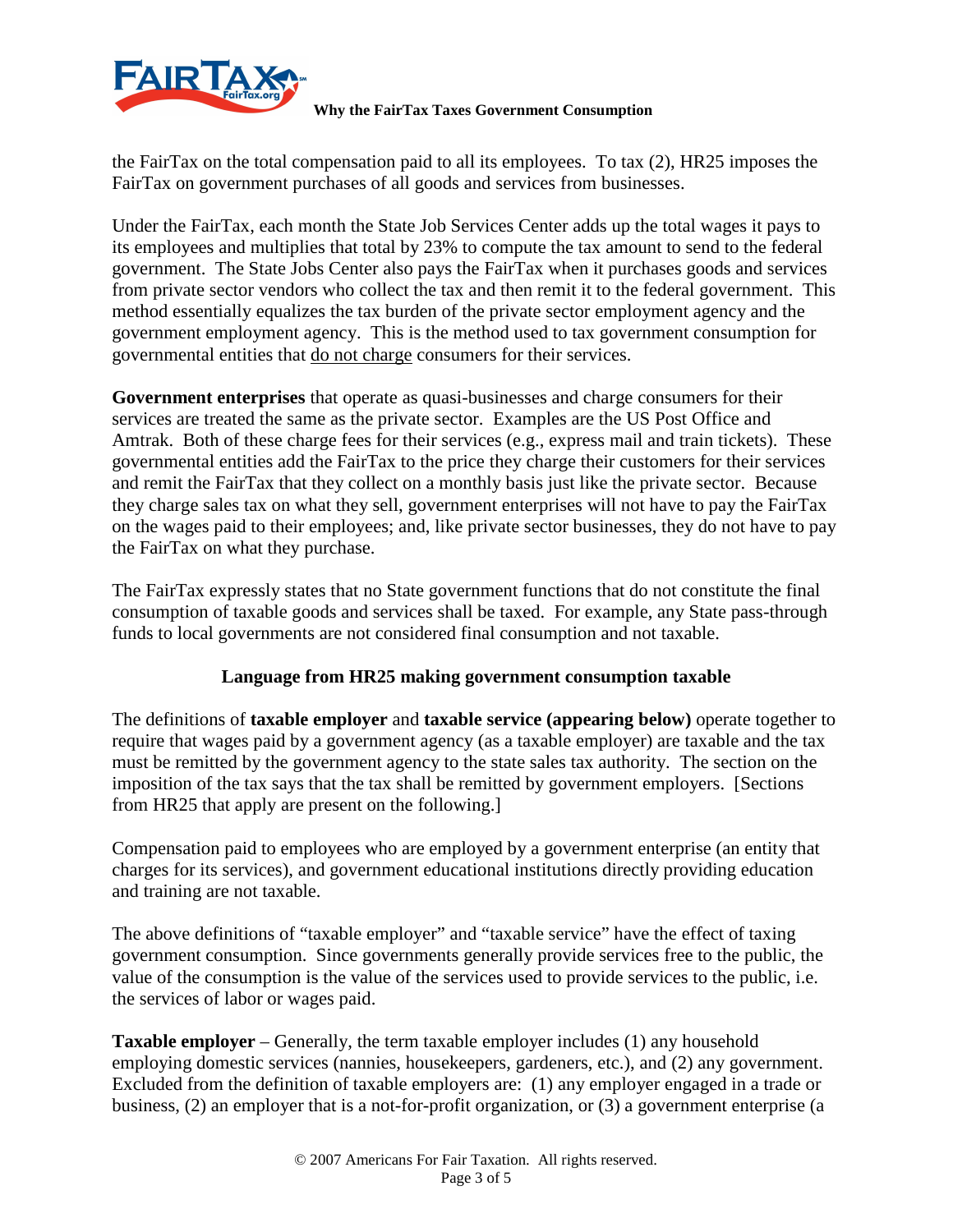

*quasi* business entity that charges a fee for their services, such as the U.S. Post Office and Amtrak, solid waste pickup, etc.).

**Taxable service** – any service (including financial intermediation services). It also includes any service performed by an employee for whom the employee is paid **wages or salary** by a taxable employer (as defined above).

**Wages and salary** mean all compensation paid for employment service including cash compensation, employee benefits, disability insurance, or wage replacement insurance payments, unemployment compensation insurance, workers' compensation insurance, and the fair market value of any other consideration paid by an employer to an employee in consideration for employment services rendered.

### **Applicable Excerpts from HR25**

### **`SEC. 2. DEFINITIONS.**

(a) In General- For purposes of this subtitle--

### (12) **TAXABLE EMPLOYER-**

- (A) IN GENERAL- The term `taxable employer' includes--
	- (i) any household employing domestic servants, and

**(ii) any government except for government enterprises (as defined in section 704).** 

(B) EXCEPTIONS- The term `taxable employer' does not include any employer that is--

(i) engaged in a trade or business,

(ii) a not-for-profit organization (as defined in section 706), or

(**iii) a government enterprise (as defined in section 704).**  (C) CROSS REFERENCE- **For rules relating to collection and remittance of tax on wages by taxable employers, see section 103(b)(2).** 

### (14) TAXABLE PROPERTY OR SERVICE-

(B) SERVICE- For purposes of subparagraph (A), the term `service'--

**(i) shall include any service performed by an employee for which the employee is paid wages or a salary by a taxable employer, and** 

(ii) **shall not include** any service performed by an employee for which the employee is paid wages or a salary--

(I) by an employer in the regular course of the employer's trade or business,

(II) by an employer that is a not-for-profit organization (as defined in section 706),

**(III) by an employer that is a government enterprise (as**